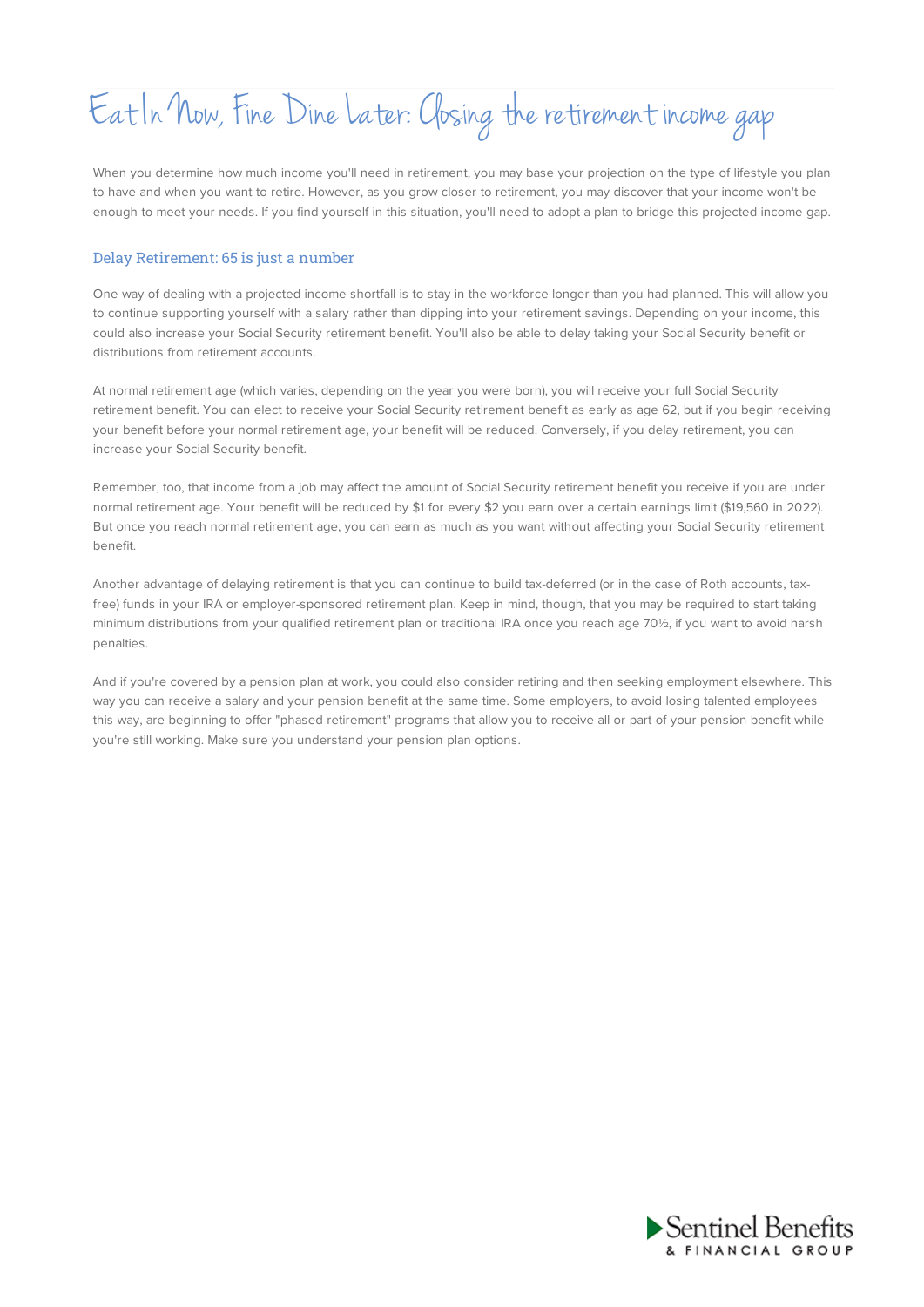# Spend Less, Save More

You may be able to deal with an income shortfall by adjusting your spending habits. If you're still years away from retirement, you may be able to get by with a few minor changes. However, if retirement is just around the corner, you may need to drastically change your spending and saving habits. Saving even a little money can really add up if you do it consistently and earn a reasonable rate of return. Make permanent changes to your spending habits and you'll find that your savings will last even longer. Start by preparing a budget to see where your money is going. Here are some suggested ways to stretch your retirement dollars:

- Refinance your home mortgage if interest rates have dropped since you took the loan.
- Reduce your housing expenses by moving to a less expensive home or apartment.
- Sell one of your cars if you have two. When your remaining car needs to be replaced, consider buying a used one.
- Access the equity in your home. Use the proceeds from a second mortgage or home equity line of credit to pay off higher-interest-rate debts.
- Transfer credit card balances from higher-interest cards to a low- or no-interest card, and then cancel the old accounts.
- Ask about insurance discounts and review your insurance needs (e.g., your need for life insurance may have lessened).
- Reduce discretionary expenses such as lunches and dinners out.

Earmark the money you save for retirement and invest it immediately. If you can take advantage of an IRA, 401(k), or other taxdeferred retirement plan, you should do so. Funds invested in a tax-deferred account may grow more rapidly than funds invested in a non-tax-deferred account.

# Reallocate Your Assets: Consider investing more aggressively

Some people make the mistake of investing too conservatively to achieve their retirement goals. That's not surprising, because as you take on more risk, your potential for loss grows as well. But greater risk also generally entails potentially greater reward. And with life expectancies rising and people retiring earlier, retirement funds need to last a long time.

That's why if you are facing a projected income shortfall, you should consider shifting some of your assets to investments that have the potential to substantially outpace inflation. The amount of investment dollars you should keep in growth-oriented investments depends on your time horizon (how long you have to save) and your tolerance for risk. In general, the longer you have until retirement, the more aggressive you can afford to be. Still, if you are at or near retirement, you may want to keep some of your funds in growth-oriented investments, even if you decide to keep the bulk of your funds in more conservative, fixed-income investments. Get advice from a financial professional if you need help deciding how your assets should be allocated.

And remember, no matter how you decide to allocate your money, rebalance your portfolio now and again. Your needs will change over time, and so should your investment strategy. Note: Rebalancing may carry tax consequences. Asset allocation and diversification cannot guarantee a profit or insure against a loss. There is no guarantee that any investment strategy will be successful; all investing involves risk, including the possible loss of principal.

# Accept Reality: Lower your standard of living

If your projected income shortfall is severe enough or if you're already close to retirement, you may realize that no matter what measures you take, you will not be able to afford the retirement lifestyle you've dreamed of. In other words, you will have to lower your expectations and accept a lower standard of living.

Fortunately, this may be easier to do than when you were younger. Although some expenses, like health care, generally increase in retirement, other expenses, like housing costs and automobile expenses, tend to decrease. And it's likely that your days of paying college bills and growing-family expenses are over.

Once you are within a few years of retirement, you can prepare a realistic budget that will help you manage your money in retirement. Think long term: Retirees frequently get into budget trouble in the early years of retirement, when they are adjusting to their new lifestyles. Remember that when you are retired, every day is Saturday, so it's easy to start overspending.

We're here to help! Contact Sentinel Benefits & Financial Group for the guidance you need.